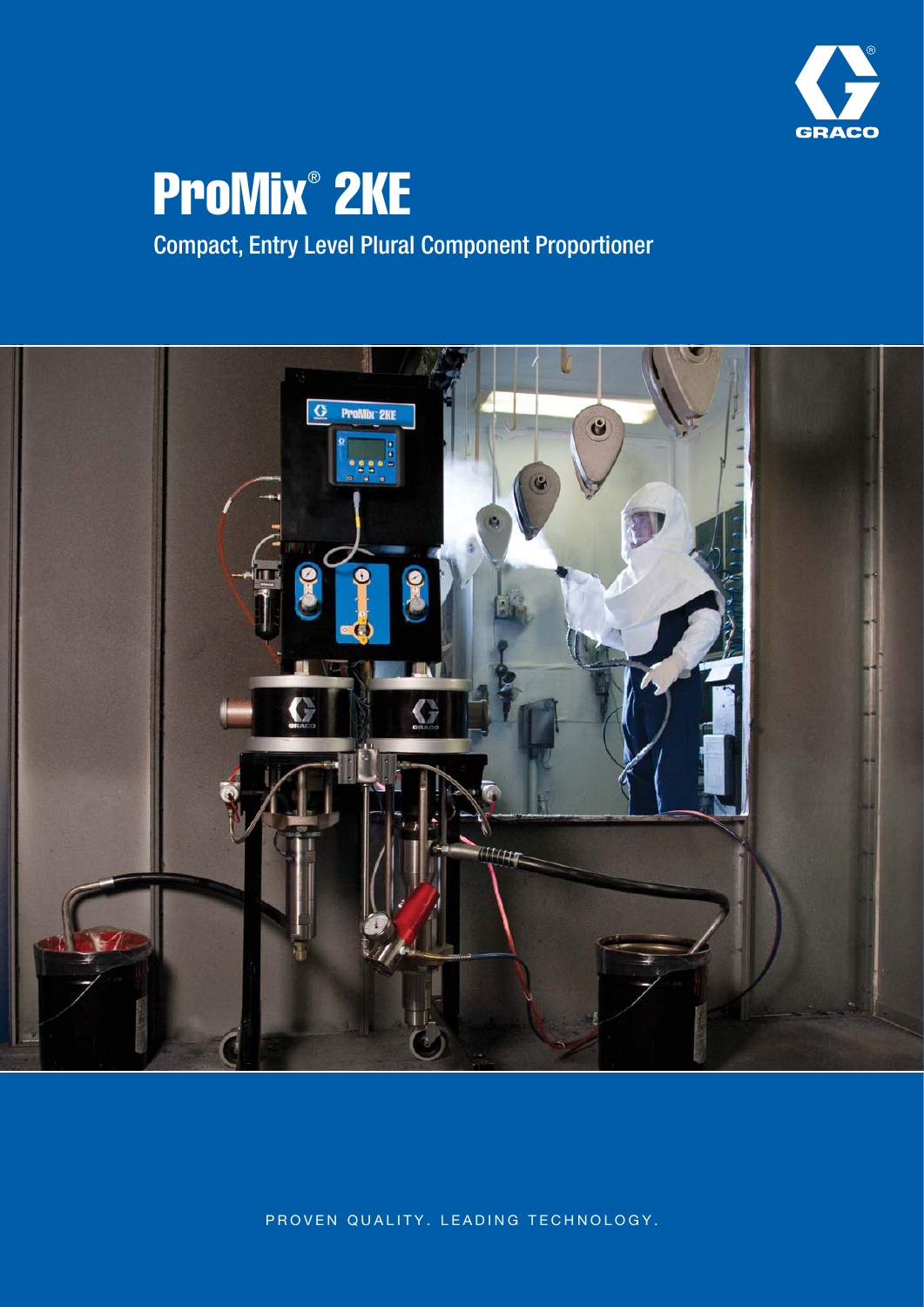### Mix Two-Component Paints **Easily** and **Consistently**

Available in pump and metered versions for all spray technologies, ProMix® 2KE makes plural component finishing EASY.

Designed for single colour (Pump version) and single or 3 colour (Meter version), two component, in-booth applications.

#### **ELIMINATE EXPENSIVE REWORK**

Stay on ratio within predefined tolerance limits, down to  $\pm 1\%$  with the meter version and  $\pm 2\%$  with the pump version.

Off-ratio material will not reach your product – eliminating expensive re-work.

#### **EASY TO MAINTAIN**

Get complete access to all items that may need periodic service.

- Easy to service cartridge style fluid valves
- Open access to all fluid components
- Externally mounted air filters
- Ability to program maintenance reminders

#### **SAVE TIME AND MONEY**

- Reduces waste
- Improves manufacturing processes
- Shortens drying times
- Reduces VOC's

#### **KEY FEATURES**

- Compact
- Flexible and easy installation
- **Low flush volumes**

#### **KEY MATERIALS**

- Solventborne epoxies and polyurethanes
- Waterborne epoxies and polyurethanes
- Acid catalyzed materials

#### **KEY INDUSTRIES**

- General metal
- Wood and furniture
- Farm and construction
- Truck and bus
- **Aerospace**
- **Electronics**

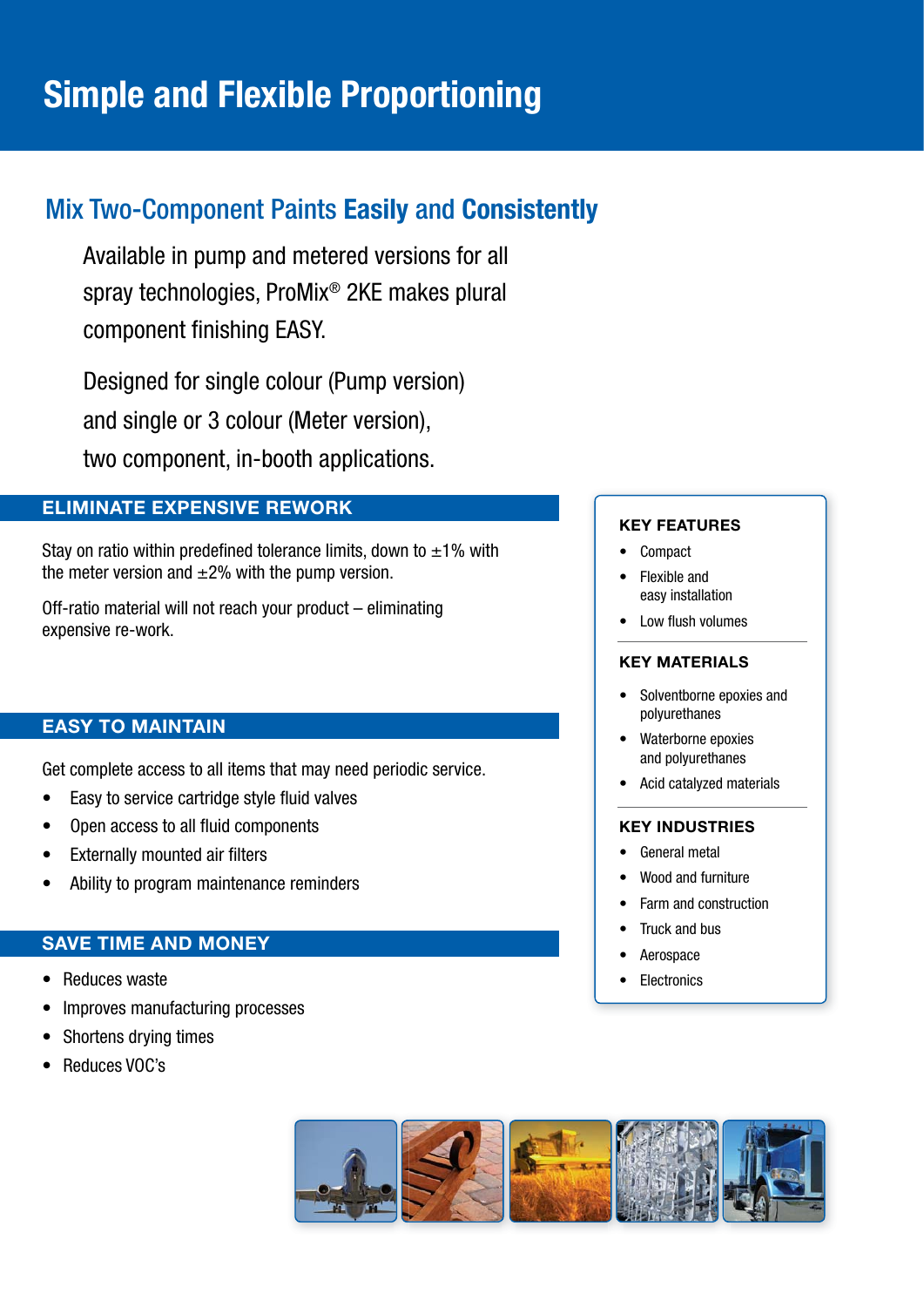## **Pump-Based System**

 $\bf G$ 

**ProMix 2KE** 

The ProMix 2KE Pump-based System is designed with reliable Merkur ® pumps, is EASY to run and comes ready to spray.



**AIR FILTER** Externally mounted for easy access

**SIDE A** Merkur 2-ball pump

**FLUID COMPONENTS** Simple to access

Stainless steel for broad material compatibility

#### **DOSING**

Standard Volumetric Dynamic Dosing



#### **USB KIT**

Download material usage and alarms to USB memory stick

PUMP<sub>C</sub>

SYSTEMS

Create a sortable spreadsheet file for material tracking and environmental documentation

#### **LCD DISPLAY**

Advanced reporting system monitors production

#### **POWER OPTIONS**

Instrinsically safe pneumatic meter or pump for hazardous areas

AC electric for non-hazardous areas

#### **SIDE B**

Optional Merkur Bellows pump for moisture sensitive catalyst applications

**MIX RATIO**

Up to 30:1



**FLUID VALVES** Easy to service cartridge style valves

**FLUSHING** Standard A and B side



#### **Optional Gun Flush Box for Manual Spray Guns**

Automatically flush the exact amount of solvent required, reducing waste and disposal costs

Designed to handle most waterborne and solventborne materials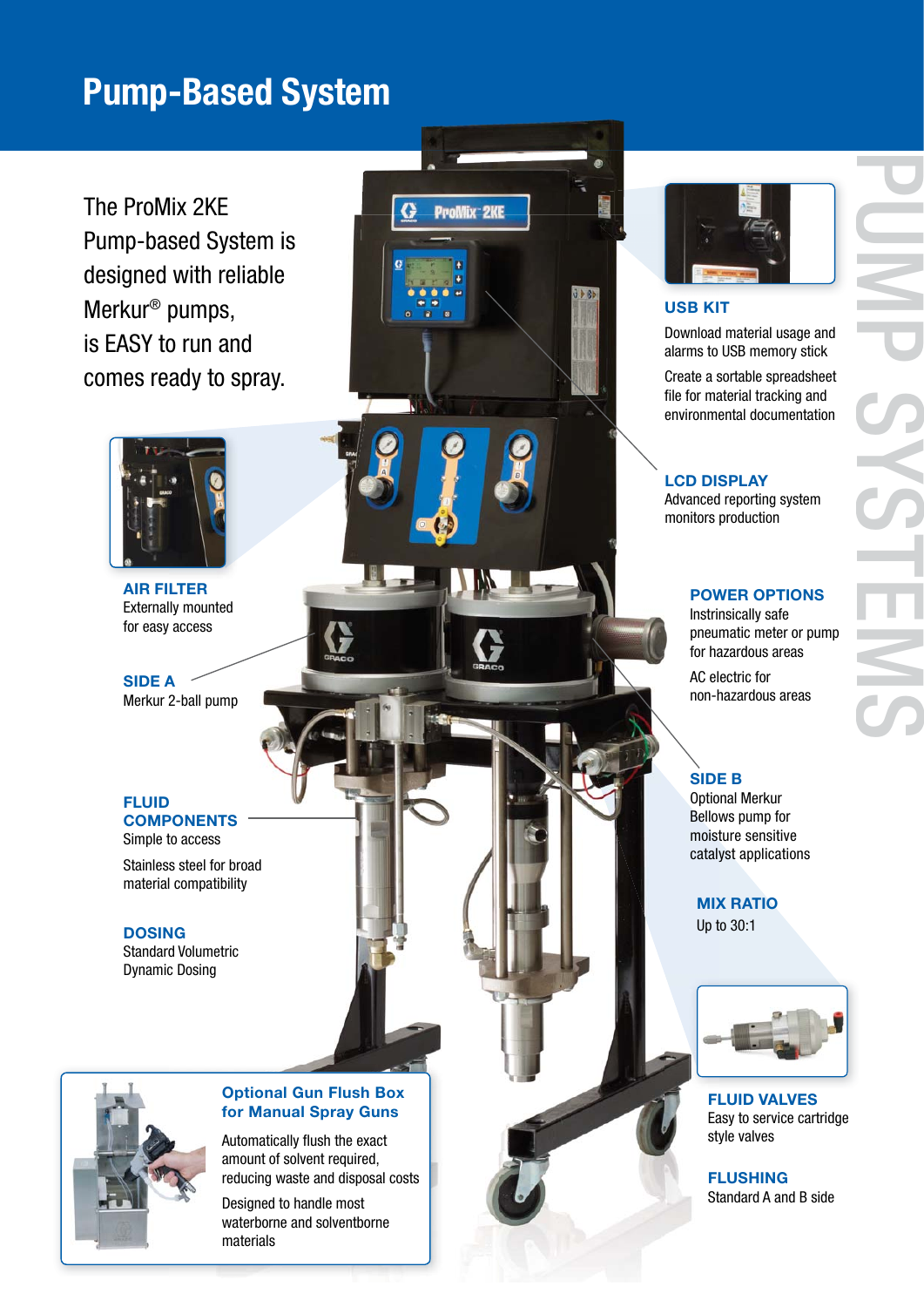## **Easy-to-Use and Operate**



*Intuitive, icon-driven LCD display* allows you to set up, operate and monitor the system as it performs.



#### **EASY-TO-USE DISPLAY**

- Mounts up to 3 m away with standard cable
- Simple operation functions: standby, spray, purge and flushing
- Displays mix ratio, pot life time(s), and material flow rate
- Easy to change colours on meter units
- Material use screen for tracking costs and creating environmental reports
- Settable maintenance reminders: pump cycles, valve cycles and filter days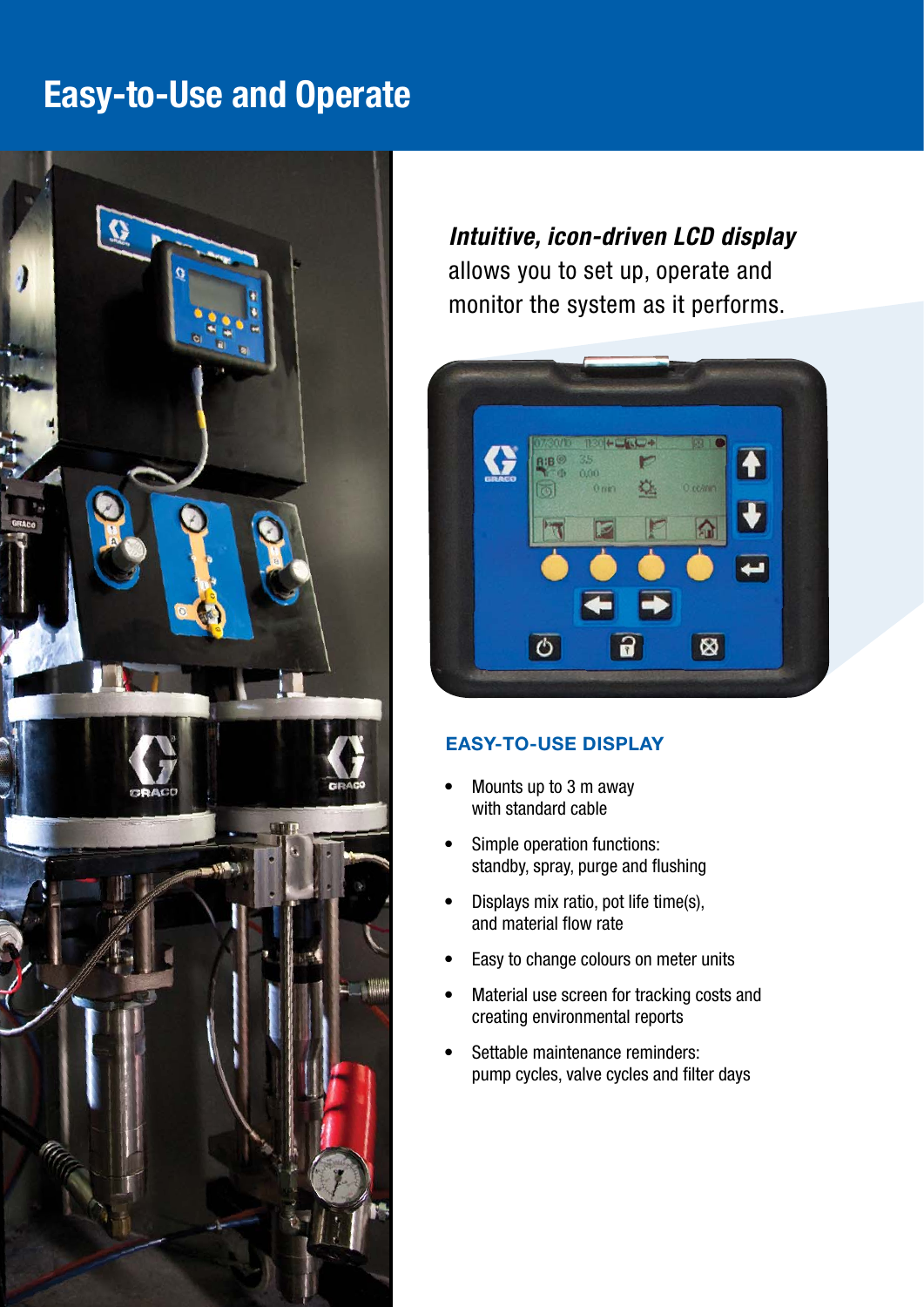## **Meter-Based System**

**ProMix 2KE** 

Get precise fluid volume measurements and meet target mix ratios with the ProMix 2KE flow meter system.

> **SIDE A**  Dispense & flush valves

**CONFIGURATIONS**  Single Colour/Catalyst with A&B flush

3-colour/Single Catalyst with A&B flush

#### **DOSING**

Standard Sequential 50 cc Dosing

Optional Sequential 100 cc for high flow applications

Optional Dynamic for waterborne urethanes



#### **USB KIT**

Download material usage and alarms to USB memory stick

Create a sortable spreadsheet file for material tracking and environmental documentation

#### **SIDE B**

S.

Dispense & flush valves

**FLUID PRESSURE**  Maximum 206 bar (3000 psi) fluid pressure

#### **Optional Gun Flush Box for Manual Spray Guns**



Automatically flush the exact amount of solvent required, reducing waste and disposal costs

Designed to handle most waterborne and solventborne materials

METER SYSTEMS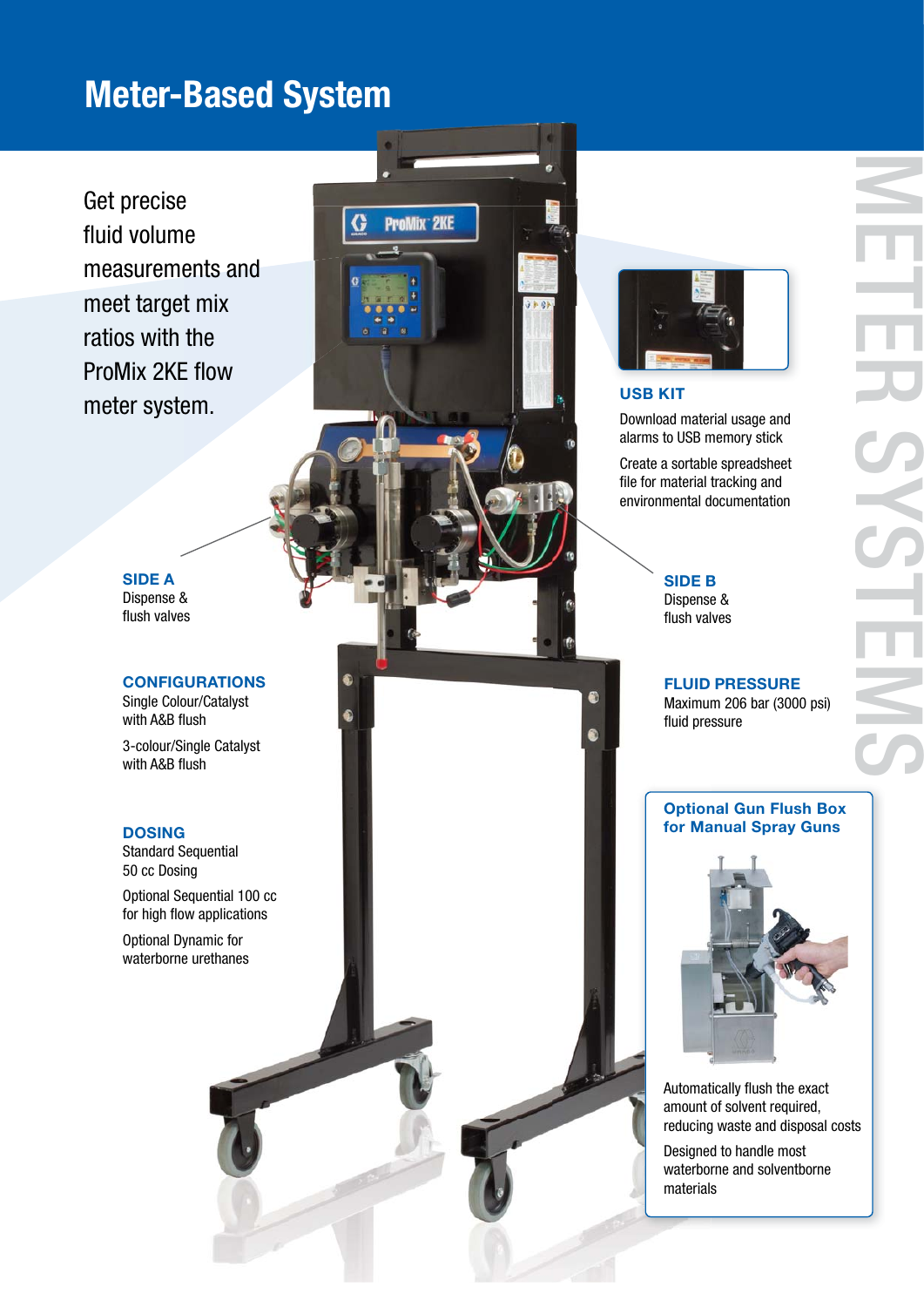## **Technical Specifications**

| Mix ratio range                |                                                           |
|--------------------------------|-----------------------------------------------------------|
|                                |                                                           |
|                                |                                                           |
| Ratio tolerance range          |                                                           |
|                                |                                                           |
|                                |                                                           |
| Flow rates                     |                                                           |
|                                |                                                           |
|                                |                                                           |
|                                |                                                           |
|                                | with use of optional heaters, heated hoses, and hardware) |
|                                |                                                           |
| Maximum fluid working pressure |                                                           |
|                                |                                                           |
|                                | (*Up to 275 bar with high pressure hose kit)              |
|                                |                                                           |
| Ambient temperature range      |                                                           |
|                                |                                                           |
|                                |                                                           |
|                                |                                                           |
|                                | 15 Amp maximum circuit breaker required                   |
|                                | 8 to 14 AWG power supply wire gauge                       |
|                                |                                                           |
|                                |                                                           |
|                                |                                                           |
|                                |                                                           |
|                                |                                                           |
|                                |                                                           |
| Wetted parts                   |                                                           |
|                                |                                                           |
|                                | ductile iron, tungsten carbide, PTFE,                     |
|                                |                                                           |
|                                | perfluoroelastomer, tungsten carbide, with nickel binder  |
|                                |                                                           |
|                                |                                                           |
|                                |                                                           |

| <b>PUMP RATIO</b>            | 3:1                                                               | 23:1                                                         | 30:1                                                           | 35:1                                                              | 45:1                                                         |  |
|------------------------------|-------------------------------------------------------------------|--------------------------------------------------------------|----------------------------------------------------------------|-------------------------------------------------------------------|--------------------------------------------------------------|--|
| <b>Fluid Flow</b>            | $7.6$ $1/m$ $(2.0$ gpm $)$                                        | 6.0 $1/m$ (1.6 gpm)                                          | $4.5$ $\frac{\text{I}}{\text{m}}$ $(1.2 \text{ gpm})$          | 6.0 $1/m$ (1.6 gpm)                                               | $3.0$ I/m (0.8 gpm)                                          |  |
| Volume per cycle             | 125 cc (4.3 oz)                                                   | 100 cc (3.4 oz)<br>75 cc (2.6 oz)                            |                                                                | 100 cc $(3.4 \text{ oz})$                                         | 50 cc (1.7 oz)                                               |  |
| Max fluid<br>outlet pressure | 21 bar<br>(2.2 MPa, 320 psi)                                      | 158 <sub>bar</sub><br>(16 MPa, 2300 psi)                     | 206 bar<br>(21 MPa, 3000 psi)                                  | 241 bar<br>(24 MPa, 3500 psi)                                     | 310 bar<br>(28 MPa, 4000 psi)                                |  |
| Air Motor Displacement       | $400 \text{ cc}$                                                  | 1200 cc                                                      | 1200 cc                                                        | 1800 cc                                                           | 1200 cc                                                      |  |
| Air Consumption              | $0.34 \text{ m}^3/\text{min}$ at<br>$3.8$ lpm (12 scfm at<br>gpm) | $0.96$ m <sup>3</sup> /min at<br>3.8 lpm (34 scfm at<br>qpm) | $0.96$ m <sup>3</sup> /min at<br>3.8 lpm (34 scfm at 1<br>gpm) | $1.53 \text{ m}^3/\text{min}$ at<br>3.8 lpm (54.7 scfm at<br>gpm) | $0.96$ m <sup>3</sup> /min at<br>3.8 lpm (34 scfm at<br>qpm) |  |

## **Ordering Information**

|                 |             |               | <b>Meter Version</b> | <b>Pump / Pump Version</b> |                   |         |                | <b>Pump / Bellows Version</b> |                   |         |
|-----------------|-------------|---------------|----------------------|----------------------------|-------------------|---------|----------------|-------------------------------|-------------------|---------|
|                 |             | 206 bar (*)   |                      | Airspray                   | <b>Air Assist</b> |         | <b>Airless</b> | Airspray                      | <b>Air Assist</b> |         |
|                 |             |               |                      | 21 bar                     | 158 bar           | 206 bar | 310 bar        | 21 bar                        | 158 bar           | 241 bar |
|                 | Reporting   | <b>Colour</b> | 3 Colour             | 3:1                        | 23:1              | 30:1    | 45:1           | 3:1                           | 23:1              | 35:1    |
| Electric Non-IS | Screen      | 24F080        | 24F081               | 24F088                     | 24F089            | 24F090  | 24F091         | 24F092                        | 24F093            | 24F094  |
|                 | <b>USB</b>  | 24F082        | 24F083               | 24F095                     | 24F096            | 24F097  | 24F098         | 24F099                        | 24F100            | 24F101  |
| Air Powered     | Screen Only | 24F084        | 24F085               | 24F102                     | 24F103            | 24F104  | 24F105         | 24F106                        | 24F107            | 24F108  |
| Alternator, IS  | <b>USB</b>  | 24F086        | 24F087               | 24F109                     | 24F110            | 24F111  | 24F112         | 24F113                        | 24F114            | 24F115  |

\* Up to 275 Bar with Meter System High Pressure Hose Kit 24H256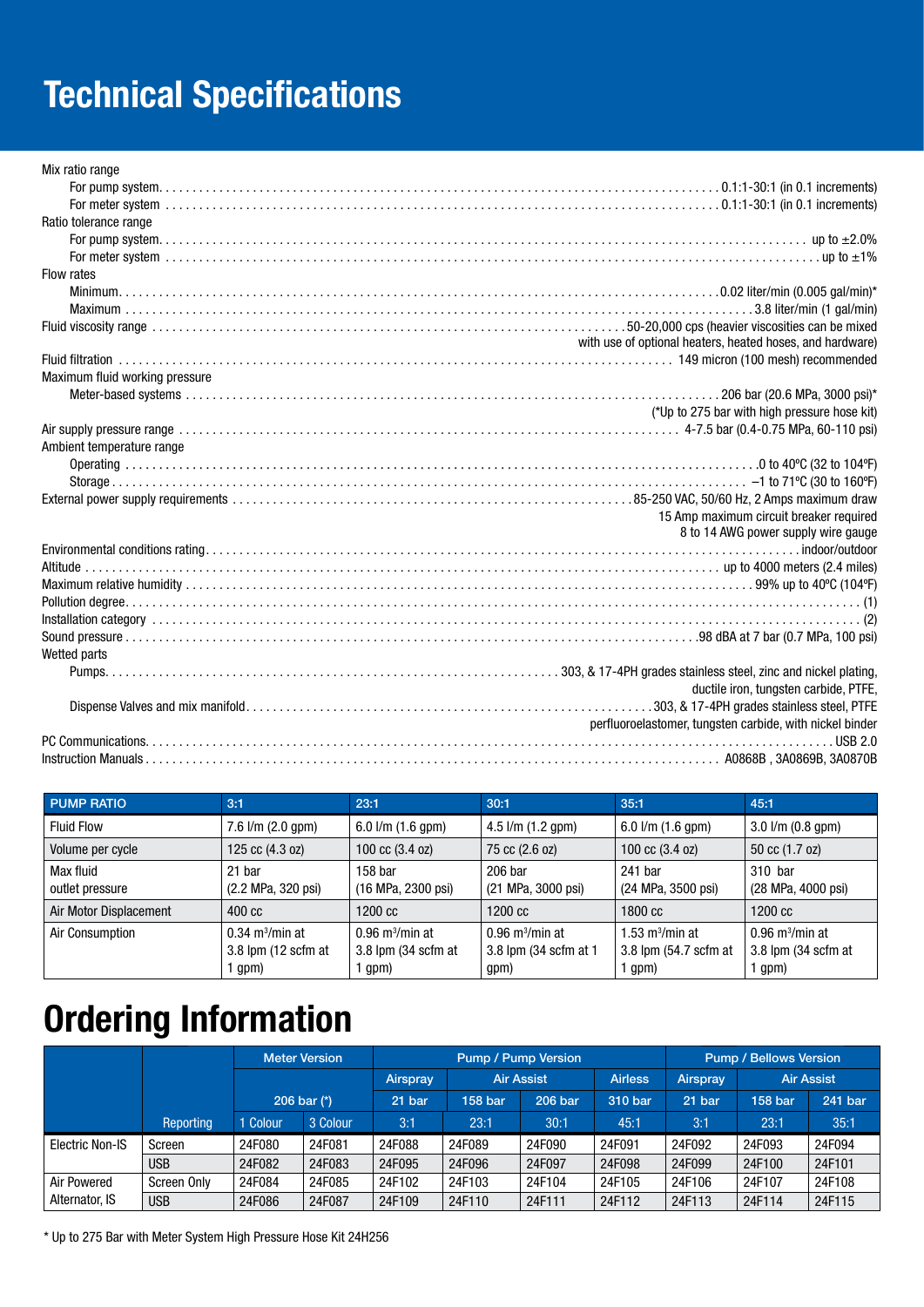## **ProMix 2KE Accessories**

#### Meter Kits

| Contains one flow meter, cable and hardware |                                  |  |  |  |  |
|---------------------------------------------|----------------------------------|--|--|--|--|
| <b>15V806</b>                               | 1/8" Coriolis Flow Meter         |  |  |  |  |
| 16D329                                      | S3000 (Solvent) Flow Meter       |  |  |  |  |
| 244256                                      | High Pressure Hose Kit 275 bar   |  |  |  |  |
|                                             |                                  |  |  |  |  |
| <b>Dosing Kits</b>                          |                                  |  |  |  |  |
|                                             | Contains fluid manifold hardware |  |  |  |  |
| 15V021                                      | 50 cc Sequential Dosing          |  |  |  |  |
| 24B618                                      | 100 cc Sequential Dosing         |  |  |  |  |
| <b>15U955</b>                               | 0 cc Dynamic Dosing              |  |  |  |  |
|                                             |                                  |  |  |  |  |
| Gun Flush Box Gun Holders                   |                                  |  |  |  |  |
| 198787                                      | Graco Pro Xs2™                   |  |  |  |  |
| 198405                                      | Graco Pro Xs3™. Pro Xs4™         |  |  |  |  |
| 196768                                      | Graco PRO 3500, 3500hc, 4500     |  |  |  |  |
| 15T646                                      | Graco AirPro™ Air Spray          |  |  |  |  |
| 196769                                      | Graco Delta Air Spray            |  |  |  |  |

196771 Graco Alpha Plus, Alpha Plus RAC®

#### Pump Accessories

| 256410 | Hopper 0,95 I (0,25 gal) polyethylene                           |
|--------|-----------------------------------------------------------------|
| 206995 | TSL™                                                            |
| 243340 | <b>Pail Cover with Agitator</b>                                 |
|        | Use to agitate material in a 18.9 l (5 gal) pail                |
| 222121 | <b>Fluid Regulator, Stainless Steel</b>                         |
|        | Maximum working pressure: 103 bar (10.3 MPa, 1500 psi)          |
|        | Regulator range: 10-82 bar (1-8.2 MPa, 150-1200 psi)            |
| 24A587 | <b>Pump Outlet Fluid Filter, Stainless Steel</b>                |
|        | 250 micron (60 mesh), 345 bar (35 MPa, 5000 psi)                |
| 256425 | <b>Fluid Filter Drain Valve, Stainless Steel</b>                |
|        | 345 bar (35 MPa, 5000 psi)                                      |
| 224458 | 224458 Replacement Filter Screen Element,                       |
|        | 3-pack elements, 30 mesh, SST                                   |
| 224459 | <b>Replacement Filter Screen Element</b>                        |
|        | 3-pack elements, 60 mesh, SST                                   |
| 24A954 | 55 gal Drum Suction Hose and Strainer, 3/4 in fluid inlet       |
| 24B598 | 55 gal Drum Suction Hose and Strainer, 1 in fluid inlet         |
| 24B424 | PTFE lined suction hose for wall fluid mount pump, 3/4 in inlet |
| 24B425 | PTFE lined suction hose for wall fluid mount pump, 1 in inlet   |
| 256423 | Suction Hose, 3/4 in inlet                                      |

|               | Miscellaneous Kits                 |
|---------------|------------------------------------|
| 24F301        | Pump Stand Kit                     |
| 24G611        | <b>Meter Stand Kit</b>             |
| 24H253        | USB Kit                            |
| 16G351        | <b>Flectric Power Kit</b>          |
| 16G353        | <b>Alternator Power Kit</b>        |
| 280573        | <b>Calibration Kit</b>             |
| 24H255        | 2 Colour Expansion Kit             |
| 123280        | 15M (50 ft) CAN Cable - IS         |
| <b>15U533</b> | 15M (50 ft) CAN Cable - non IS     |
| 15D909        | 5 Micron Air Filter Replacement    |
| 15D890        | 40 Micron Air Filter Replacement   |
| 248433        | 5 and 40 Micron Filter Kit         |
| 24H256        | (Meter Sys) High Pressure Hose Kit |
| <b>15W034</b> | <b>Alarm Light</b>                 |
| <b>15V826</b> | Gun Flush Box Kit                  |
| 15T632        | <b>Airflow Switch Kit</b>          |
| 15V077        | Kit, Valve, Acid                   |
| 24G821        | Paint Shield, 10 pack              |

#### Solvent Pumps

233488 Triton Pump G15W09 Merkur pump, 15:1

#### **RETURN-ON-INVESTMENT (ROI)**

#### **Example**

196770 Graco Alpha

15G093 Graco G15 15G346 Graco G40, G40 RAC

See how much you can save annually by converting from hand mixing or conventional mechanical proportioning methods to Graco's ProMix 2KE.

#### **Compare and Save!**

With a user-friendly controller and advanced potlife controls, ProMix 2KE proportioning system offers substantial cost and material savings.

If you're currently hand mixing or using a mechanical proportioner, you may be spending more than you should on wasted material, extra labour and off-ratio re-work costs. The Graco ProMix 2KE reduces these expenses and provides a quick Retrun On Investment.

| <b>RETURN-ON-INVESTMENT (ROI) EXAMPLE</b>           |                                         |        |                      |                   |  |  |  |
|-----------------------------------------------------|-----------------------------------------|--------|----------------------|-------------------|--|--|--|
| <b>ROI Information</b>                              | <b>Hand Mixing</b><br><b>ProMix 2KE</b> |        | <b>Your Estimate</b> | Formula           |  |  |  |
| <b>Customer Data</b>                                |                                         |        |                      |                   |  |  |  |
| Averagel Cost of mixing material per liter          | 12                                      | 12     |                      | A                 |  |  |  |
| Average Solvent cost per liter                      | 4                                       | 4      |                      | В                 |  |  |  |
| Number of days per year (one shift $= 8$ Hrs / day) | 200                                     | 200    |                      | C                 |  |  |  |
| Number of shifts per day                            |                                         |        |                      | C                 |  |  |  |
| Labour rate per our                                 | 35                                      | 35     |                      | E                 |  |  |  |
| <b>Material usage</b>                               |                                         |        |                      |                   |  |  |  |
| Number of batches / colour change per day           | 3                                       | 3      |                      | F                 |  |  |  |
| Unused mixed paint per batch (Liters)               |                                         | 0,2    |                      | G                 |  |  |  |
| Solvent used per batch (Liters)                     | 2,5                                     |        |                      | H                 |  |  |  |
| Preparation and clean-up time per batch (Hrs)       | 0,5                                     | 0,05   |                      |                   |  |  |  |
| Analyses                                            |                                         |        |                      |                   |  |  |  |
| Total annual cost of waste paint                    | 7.200                                   | 1.440  |                      | $J = (AxCxDxFxG)$ |  |  |  |
| Total annual cost of used solvent                   | 6.000                                   | 2.400  |                      | $K = (BxCxDxFxH)$ |  |  |  |
| <b>Total annual labour cost</b>                     | 10,500                                  | 1.050  |                      | $L = (CxExFxI)$   |  |  |  |
| <b>Total annual cost by Hand Mixing</b>             | 23.700                                  |        |                      | M                 |  |  |  |
| Total annual cost by ProMix 2KE                     |                                         | 4.890  |                      | N                 |  |  |  |
| <b>Total annual cost savings from ProMix 2KE</b>    |                                         | 18.810 |                      | $0 = M - N$       |  |  |  |